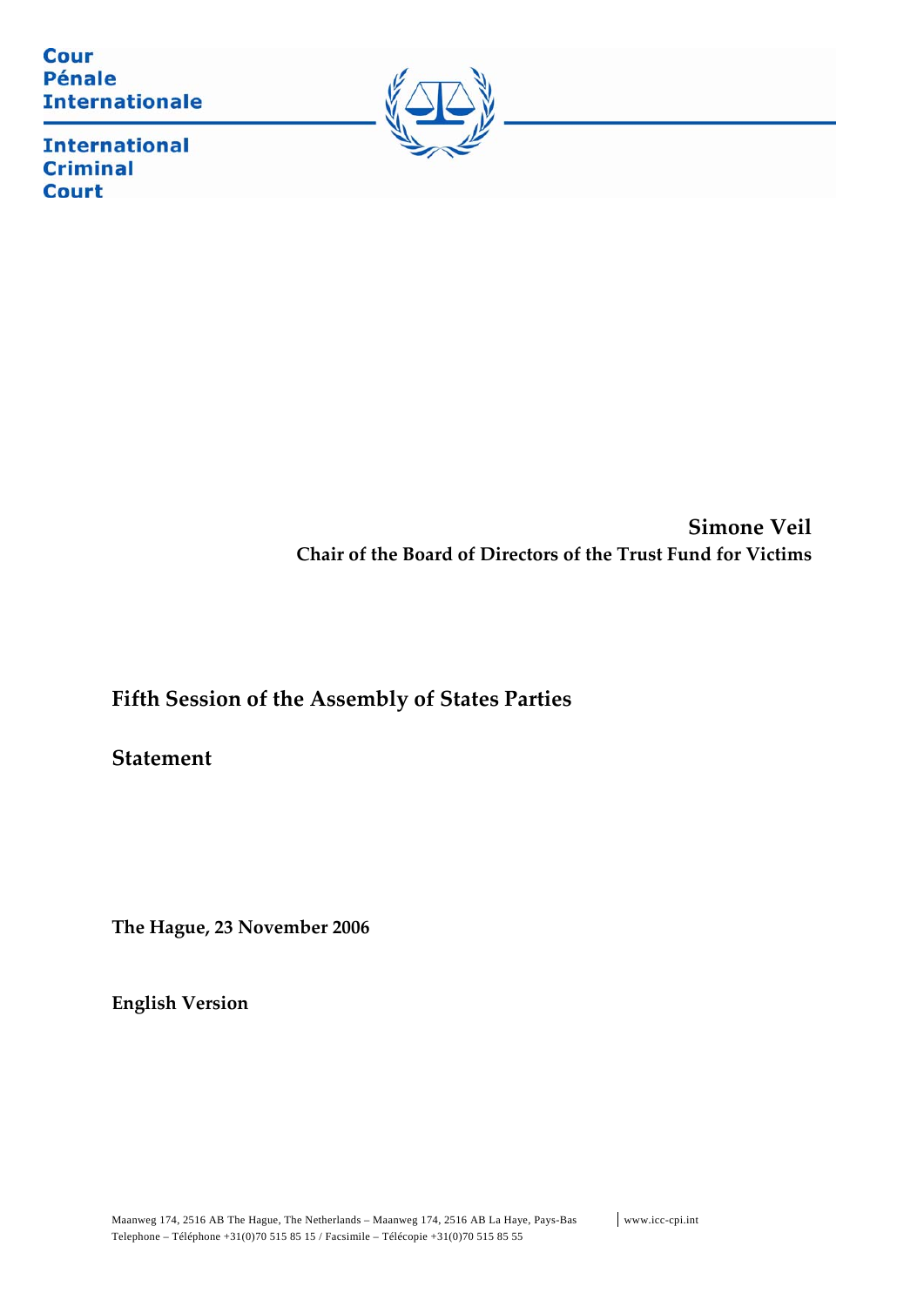Mr. Chairman, Excellencies,

I have the honour to take the floor before your Assembly for the third time in my capacity as Chair of the Board of Directors of the International Criminal Court's Trust Fund for Victims.

I speak here also on behalf of my three other colleagues, His Excellency Mr. Tadeusz Mazowiecki, His Grace Monsignor Archbishop Desmond Tutu, and His Excellency Mr. Arthur Robinson, to all of whom I wish to express my appreciation for the confidence that they have shown in me by asking me to come and report to you on the work of the Board of Directors since your last Assembly in December 2005.

The Board of Directors of the Trust Fund for Victims held its third annual meeting at the seat of the Court in The Hague from 6 to 7 November 2006 with all its members present.

During the two days of the meeting, the members of the Board expressed their deep concern at the suffering of victims, particularly in the Democratic Republic of the Congo, Uganda, the Central African Republic and Darfur. We focussed our efforts on designing the policies that should be adopted if we are to fulfil the legitimate expectations of the communities of victims in the situations that have been brought before the Court. The Board wishes to send a clear message to these victims and intends to pursue a policy of active assistance in 2007.

In order to successfully discharge the mandate which you, States Parties to the Rome Statute, have entrusted to us, the Board of Directors has decided to adopt a purposeful approach to identifying potential beneficiaries. The Fund wishes to place emphasis on projects aimed at the most marginalised and vulnerable victims. Similarly, the Board attaches great importance to the symbolic value of the Fund's interventions and will seek to increase the impact of its assistance projects designed to provide physical or psychological rehabilitation or material support for victims within the jurisdiction of the Court, and of their families.

In this connection, the Board has decided, firstly, to review as soon as possible, the first two requests for assistance that were submitted to it in October 2006 against the criteria of credibility, necessity and effectiveness of the projects and, secondly, to request the Secretariat of the Fund to submit for its consideration by 1 May 2007 proposals for activities and projects that could be financed by the Fund from the year 2007.

The Board will seek as far as possible to conduct information and awareness-raising campaigns where it considers these useful for the purpose of collecting voluntary contributions in accordance with regulation 53 of the Regulations of the Fund, with the assistance of the Registrar where necessary.

Lastly, the Board has placed strong emphasis on the need to establish its own Secretariat as soon as possible and welcomed the appointment of the Executive Director of the Secretariat. This appointment marks the commencement of the operational phase of its work. The Executive Director, acting under the authority of the Board of Directors, will have the task of promoting the principles of impartiality and transparency in the activities of the Fund, as well as mechanisms to ensure their observance.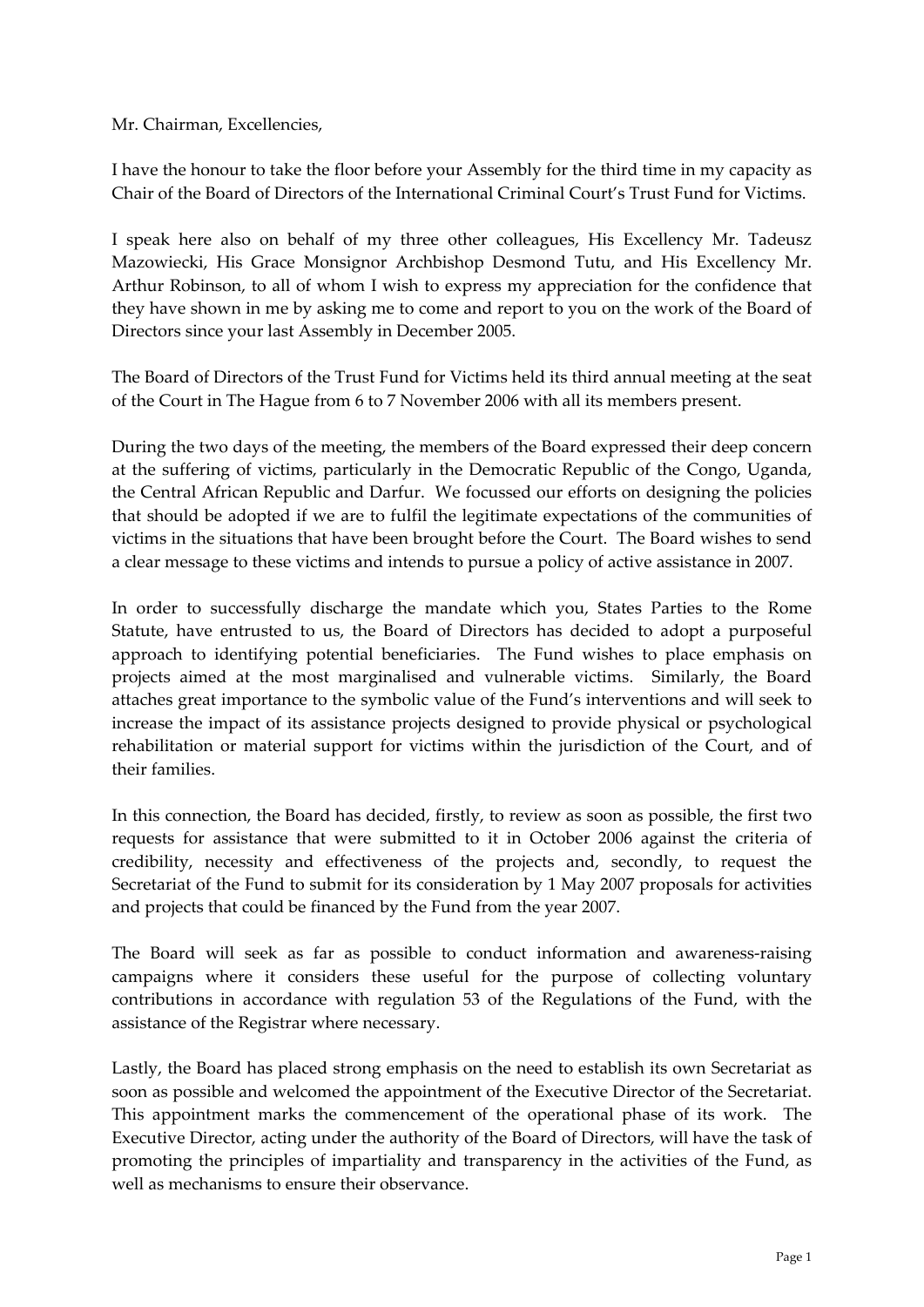An annual report on the activities and projects of the Board of Directors of the Trust Fund for Victims for the financial year from 16 August 2005 to 30 June 2006 has been submitted to you. Like previous annual reports, it contains two annexes. The first contains the budget of the Secretariat of the Fund and the second a list of the voluntary contributions made to the Fund for Victims during the period in question.

The members of the Board were pleased to learn that the Committee on Budget and Finance has recommended that the Assembly of States Parties approve the budget which we have proposed for 2007, with the exception of the budget line on travel.

Approval of the budget proposal as submitted by the Board of Directors will enable the Fund to successfully discharge the mandate entrusted to it and to meet the expenses inherent in the proper functioning of the Board of Directors. In this connection, the Board wishes to recall the task that has been entrusted to the Director, namely to submit proposals for activities and projects that could be financed by the Fund from 2007.

In order to respond effectively to the needs of victims, we believe that the Secretariat's need, firstly, to go into the field in order to gain a better understanding of the reality of what is required so that these needs could be addressed in the most effective way, and, secondly, to pursue activities for the collection of voluntary contributions is of critical importance and should be supported by adequate provision for travel.

The Board, moreover, has taken note of the recommendation of the Committee on Budget and Finance of 1 November last to incorporate the budget of the Secretariat of the Fund into the proposed programme budget of the Court.

The members of the Board agree with the Committee on Budget and Finance that more progress is needed in the collection of funds and they have identified the need to prepare without delay a collection strategy that takes account of the various potential sources of funding and of the criteria for accepting or rejecting voluntary contributions in order to ensure that such contributions are always compatible with the aims and activities of the Fund.

The Board has also stressed the need to encourage regular contributions from States. In this connection and on behalf of all of the members of the Board of Directors, I wish to make an appeal for contributions from States Parties.

This year contributions to the Fund amounted to approximately  $\epsilon$ 1,950,000. The size of this amount reflects the support of donor States and non‐governmental organizations that believe in progress and in the hope that the creation of the Fund for Victims represents, as well as the values that it embodies. I wish to express to all of them my sincere gratitude.

Among the important tasks awaiting this fifth session of the Assembly of States Parties is the second election of members of the Board of Directors of the Trust Fund for Victims.